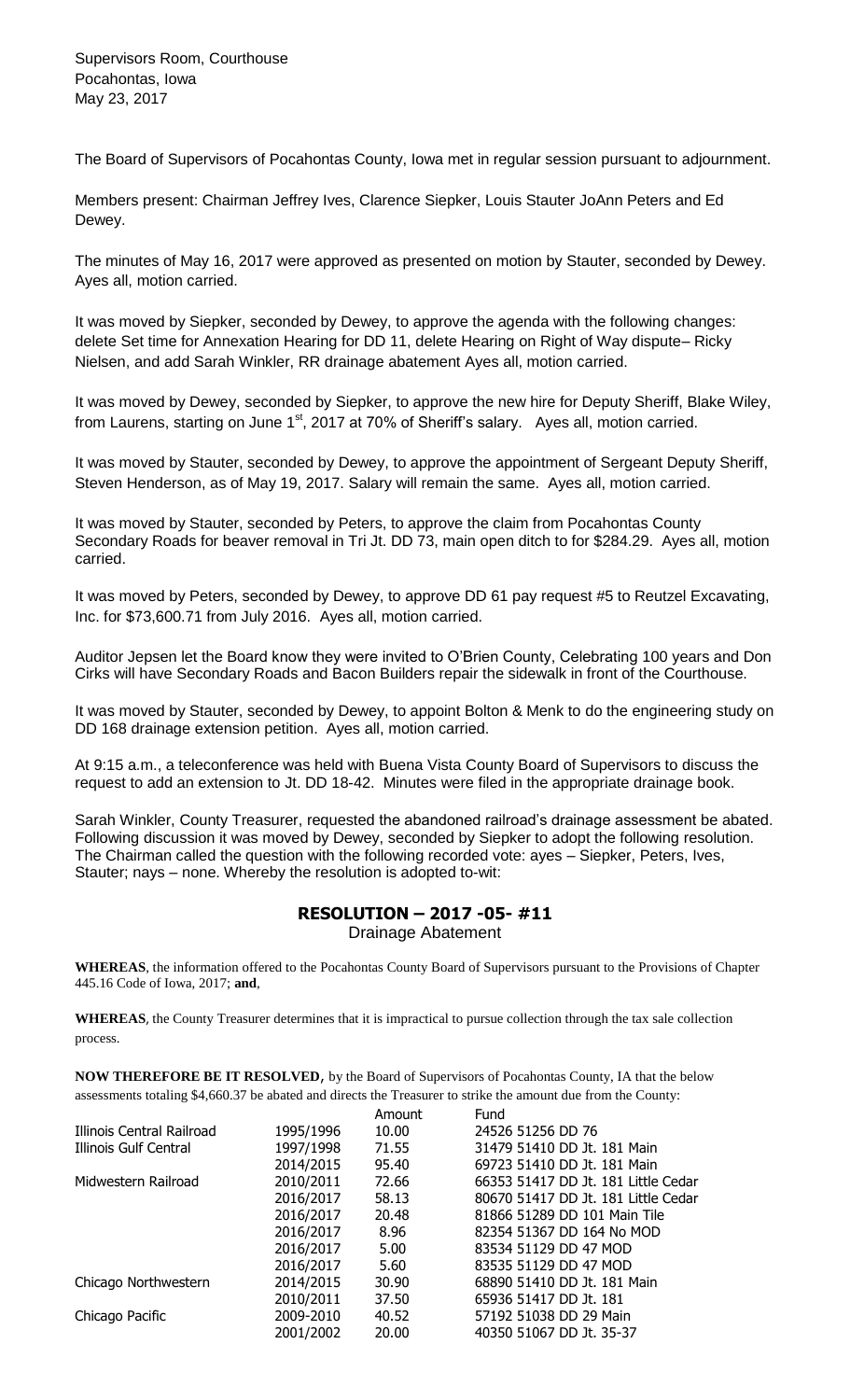| Chicago Milwaukee   | 1993/1994 | 16.44    | 22129 51038 DD 29 Main      |
|---------------------|-----------|----------|-----------------------------|
|                     | 1999/2000 | 5.00     | 34352 51038 DD 29 Main      |
|                     | 1992/1993 | 6.20     | 19012 51330 DD 127          |
|                     | 1997/1998 | 109.57   | 31132 51410 DD Jt. 181 Main |
|                     | 2014/2015 | 19.00    | 68402 51427 DD Jt. 183      |
|                     | 2014/2015 | 146.10   | 68889 51410 DD Jt. 181 Main |
|                     | 2009/2010 | 5.00     | 57191 51038 DD 29 Main      |
|                     | 2016/2017 | 5.00     | 81949 51330 DD 127          |
|                     | 2003/2004 | 904.69   | 44861 51037 DD 28           |
| Chicago Rock Island | 2009/2010 | 120.00   | 58978 51160 DD 53           |
|                     | 2009/2010 | 10.00    | 61332 51161 DD 53 Br. 7     |
|                     | 2014/2015 | 210.00   | 72022 51163 DD 53 Br. 19    |
|                     | 2014/2015 | 95.40    | 68891 51410 DD Jt. 181 Main |
|                     | 2009/2010 | 15.75    | 61601 51163 DD 53 Br. 19    |
|                     | 2009/2010 | 42.00    | 61602 51163 DD 53 Br. 19    |
|                     | 2009/2010 | 105.00   | 61603 51163 DD 53 Br. 19    |
|                     | 2014/2015 | 78.75    | 72021 51163 DD 53 Br. 19    |
|                     | 2014/2015 | 525.00   | 72023 51163 DD 53 Br. 19    |
|                     | 2014/2015 | 137.50   | 72323 51163 DD 53 Br. 19    |
|                     | 1986/1987 | 20.00    | 10084 51129 DD 47 MOD       |
|                     | 1996/1997 | 180.00   | 27564 51160 DD 53           |
|                     | 1999/2000 | 18.00    | 35635 51287 DD 99           |
|                     | 2001/2002 | 80.00    | 37978 51160 DD 53           |
|                     | 1996/1997 | 7.05     | 25661 51030 DD 21 Main      |
|                     | 1998/1999 | 5.00     | 33068 51030 DD 21 Main      |
|                     | Total     | 4,660.37 |                             |

Jack Moellering, County Engineer, let the Board know there is a change to the revised bridge postings. It was moved by Siepker, seconded by Peters, to adopt the following resolution. The Chairman called the question with the following recorded vote: ayes – Siepker, Peters, Ives, Stauter; nays – none. Whereby the resolution is adopted to-wit:

## **RESOLUTION – 2017 -05- #12**

Revised Bridge Postings

**WHEREAS**, Pocahontas County receives significant federal funding for bridges and accordingly is required to conduct bridge inspections and where prescribed, to close or to place restrictions as to the weight of vehicles using such bridges, and

**WHEREAS**, the bridge inspection consultant for the County, a professional engineer, has previously determined bridge load postings according to vehicle type for several bridges in the County, and

**WHEREAS**, the County desires to maintain the safety of the public and continue receiving federal funding for bridge replacements, and

**WHEREAS**, rehabilitation of some bridges is under contract and in progress. Such rehabilitation is planned to restore some or all of these bridge's capacity.

**NOW THEREFORE BE IT RESOLVED** by the Pocahontas County Board of Supervisors that the below bridges be posted as recommended by said bridge inspection consultant pursuant to Iowa Code Sections 321.471 and 321.472.

| County #     | FHwA # | Location     | Old Posting | New Posting |
|--------------|--------|--------------|-------------|-------------|
| Garfield 137 | 279250 | 4/9 Garfield | Legal       | 23-35-35    |

Moellering also let the Board know the DOT would like to replace the two overhead Beacon lights we have in the County with a flashing light on the stop signs. The DOT would pay the cost. The locations are by Fonda and at the corner of C- 49 & N-28. It was moved by Stauter, seconded by Peters, to sign the contract with the DOT to replace the Beacon lights. Ayes all, motion carried.

It was moved by Siepker, seconded by Dewey, to hire Janet Atherton, as outside assistance to do payroll and claims when Vicki Showers is absence. Starting wage would be \$15.00 per hour during training and \$18.00 per hour when she is called in to work alone.

## The following claims were audited and allowed:

| AT&T              | Phone                     | 200.57   | 1              |
|-------------------|---------------------------|----------|----------------|
| Adv Systems       | Copier Ex                 | 139.36   | 1              |
| Adv Systems       | Copies                    | 171.46   | 1              |
| E Ahlrichs        | Mileage, Uniform          | 249.00   | $\mathbf{1}$   |
| Alliant Energy    | Utilities                 | 77.41    | $\mathbf{1}$   |
| Auto-Jet Muffler  | Supplies                  | 446.60   | $\mathbf{1}$   |
| CSBank            | Checks                    | 130.73   | $\mathbf{1}$   |
| Bailey Nurseries  | Trees                     | 19792.12 | $\mathbf{1}$   |
| Client            | Outside Assistance        | 109.00   | $\mathbf{1}$   |
| Client            | Outside Assistance Servic | 119.00   | $\mathbf{1}$   |
| N Betten          | Mileage, Uniform          | 251.96   | 1              |
| <b>B</b> H Energy | qas/Poky                  | 255.87   | 1              |
| <b>B</b> H Energy | Natural Gas               | 216.40   | $\mathfrak{D}$ |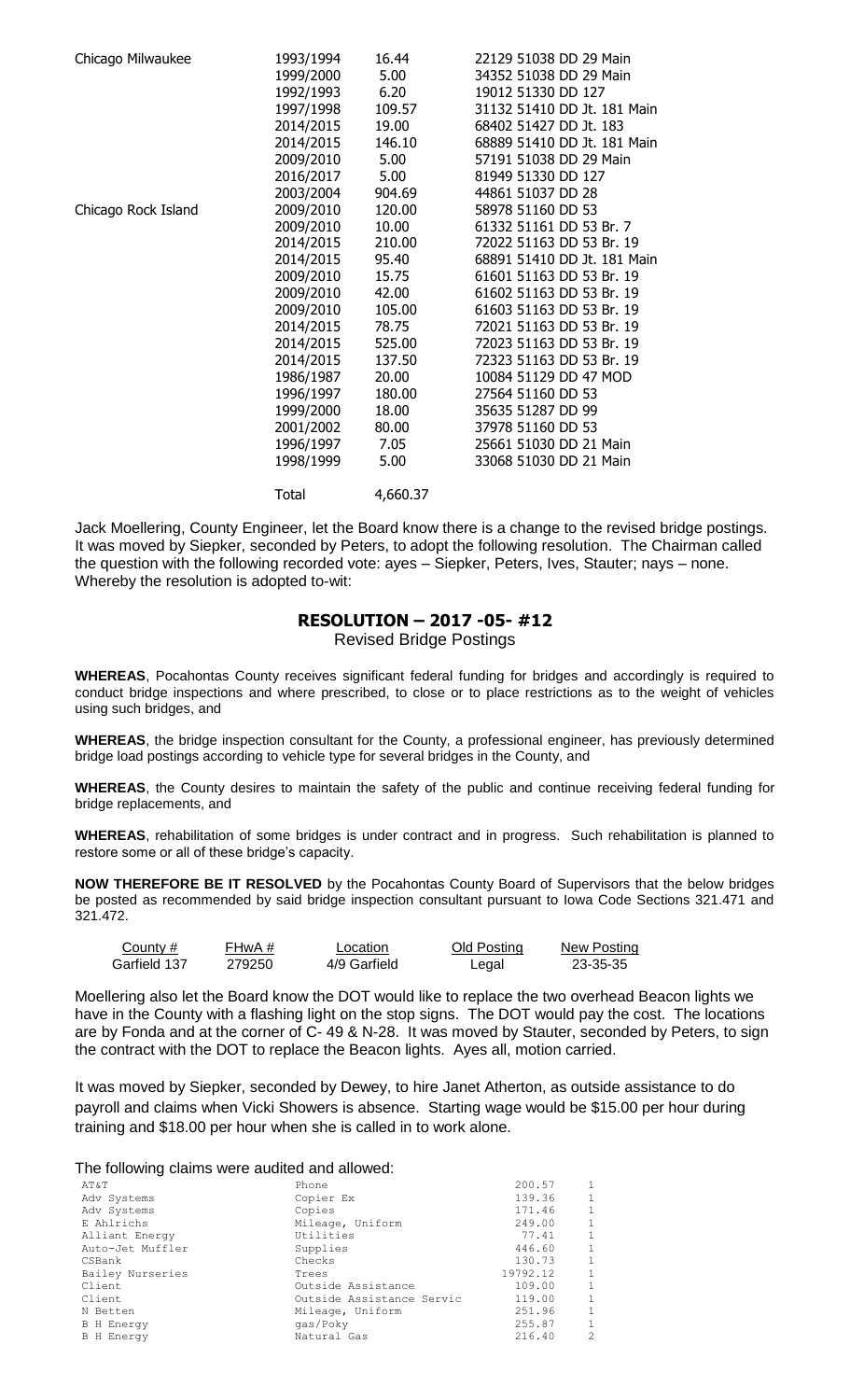| Blacktop Serv Co               |
|--------------------------------|
| BV Co Journal                  |
| S Cash                         |
| CID                            |
|                                |
| CenturyLink                    |
| Cintas                         |
| Coffmans Lock                  |
| Collision Center               |
| J Conlin                       |
| J Conlin                       |
| J Conlin                       |
| Counsel                        |
| Counsel                        |
|                                |
| O Cressler                     |
| D&K Implement                  |
| B Dahl                         |
| B Dahl                         |
| G DePew                        |
| Deyta                          |
| Dixon Ins                      |
|                                |
| Doolittle Oil                  |
| Dossier Systems                |
| E-Hawk Car Wash                |
| R Eichelberger                 |
| Electronic Eng                 |
| Emmet Co Sheriff               |
| R Enockson                     |
| Farm & Home                    |
| Farm & Home                    |
|                                |
| Farm & Home                    |
| Farm News                      |
| D Ferguson                     |
| D Ferguson                     |
| Genesis                        |
| Gilmore City                   |
| R Gustafson                    |
| Hoffman Filter                 |
| J Huegerich                    |
|                                |
| Humboldt Co HD                 |
| Humboldt Co HD                 |
| Humboldt Motor Sales Inc       |
| I & S Group                    |
| IState Truck                   |
| IA Lakes Elec                  |
|                                |
| IA Lakes Elec<br>IA Lakes Elec |
|                                |
| IA Lakes Elec<br>IA Lakes Elec |
| IA SOS                         |
| St Med Exam                    |
|                                |
|                                |
| Iowa County Attorney's Assoc   |
| Jacks OK Tire                  |
| R Jergens                      |
| M Klocke                       |
| L-3 Communications             |
| <b>B</b> Larsen                |
| House of Print                 |
| Laurens Sun                    |
| M & S Service                  |
| Machine Shop                   |
| Machine Shop                   |
| Scott Mack                     |
| Mangold Environ                |
|                                |
| Martin Marietta                |
| Mediacom                       |
| K Metzger                      |
| K Metzger                      |
| MidAmeri Energy                |
| MidAmeri Energy                |
| Gail Morgan                    |
| Gail Morgan                    |
| Murphy Tractor                 |
| NEW Coop                       |
| Next Gen Tech                  |
| N IA Telecom                   |
| Northwest Concrete Products C  |
| R Nystrom                      |
| Office Depot                   |
| Office Elements                |
| Office Elements                |
|                                |
| Office Elements                |
| Office Elements                |
| Owen/King                      |
| Owen/King                      |
| J Paulsen                      |
| J Paulsen                      |
| C Peterson                     |
| Keith Peterson                 |
| Po Co Aud                      |
| Po Co Consv                    |
| Po Co Home Care                |
| Po Co Home Care                |
| Po Co Home Care                |
| Po Co Pub Health               |
| Po Co Sec Rd                   |
| Po Co Solid Waste              |
| POC Network                    |
|                                |
| Poca Manor<br>Poca St Bank     |
|                                |
| Precision Machine              |
| Record Dem<br>Reserve Acct     |

| Blacktop Serv Co               | Services                  | 54035.54        | $\mathbf{1}$   |
|--------------------------------|---------------------------|-----------------|----------------|
| BV Co Journal                  | Legal Publication         | 19.11           | $\overline{1}$ |
| S Cash                         | Mileage, Uniform          | 230.00          | <sup>1</sup>   |
| CID                            | Supplies                  | 294.40          | 1              |
|                                | Phone                     | 524.29          | 3              |
| CenturyLink                    |                           |                 |                |
| Cintas                         | Medical Supplies - jail   | 85.27           | 1              |
| Coffmans Lock                  | Misc. Maintenance         | 321.00          | 1              |
| Collision Center               | Supplies/Repairs          | 375.00          | 1              |
| J Conlin                       | Feb Cell Phone            | 25.00           | $\mathbf{1}$   |
| J Conlin                       | March cell phone          | 25.00           | 1              |
| J Conlin                       | Mileage                   | 426.50          | $\mathbf{1}$   |
| Counsel                        | Copier Lease              | 146.09          | 1              |
| Counsel                        | Printer Contract          | 72.44           | $\mathbf{1}$   |
| 0 Cressler                     | Mileage                   | 177.20          | $\overline{c}$ |
| D&K Implement                  | Parts                     | 6.66            | <sup>1</sup>   |
|                                |                           | 25.00           | 1              |
| B Dahl                         | Feb Cell Phone            |                 |                |
| B Dahl                         | March Cell Phone          | 25.00           | 1              |
| G DePew                        | Mileage PCCB              | 180.00          | 1              |
| Deyta                          | Services                  | 95.00           | 1              |
| Dixon Ins                      | Ins/Bond Ser              | 231.00          | 1              |
| Doolittle Oil                  | Supplies                  | 160.00          | 1              |
| Dossier Systems                | Computer Ser              | 447.00          | 1              |
| E-Hawk Car Wash                | Services                  | 600.00          | 1              |
| R Eichelberger                 | Mileage-PCCB              | 150.00          | 1              |
| Electronic Eng                 | Vehicle Equip & Maint     | 324.44          | -1             |
|                                |                           |                 | $\mathbf{1}$   |
| Emmet Co Sheriff               | Serve Papers              | 39.40           |                |
| R Enockson                     | Mileage, meals            | 108.27          | 1              |
| Farm & Home                    | Conservation Supplies     | 503.57          | 1              |
| Farm & Home                    | Pump Assembly             | 525.00          | $\mathbf{1}$   |
| Farm & Home                    | Supplies                  | 91.98           | 1              |
| Farm News                      | Publication/Ads           | 115.00          | $\mathbf{1}$   |
| D Ferguson                     | Feb cell phone            | 25.00           | 1              |
| D Ferquson                     | March cell phone          | 25.00           | $\mathbf{1}$   |
| Genesis                        | Janitorial                | 750.00          | 1              |
| Gilmore City                   | Utilities                 | 111.85          | $\mathbf{1}$   |
| R Gustafson                    |                           | 234.00          | 1              |
|                                | Mileage PCCB              |                 |                |
| Hoffman Filter                 | Disposal Ser              | 55.00           | $\mathbf{1}$   |
| J Huegerich                    | Meals, School of Inst     | 92.09           | $\mathbf{1}$   |
| Humboldt Co HD                 | Septic permit - Env Healt | 125.00          | $\mathbf{1}$   |
| Humboldt Co HD                 | Septic permit - Env. Heal | 125.00          | 1              |
| Humboldt Motor Sales Inc       | Don's pickup              | 28500.00        | 1              |
| I & S Group                    | Drainage                  | 10932.93        | 1              |
| IState Truck                   | Supplies                  | 327.12          | 1              |
| IA Lakes Elec                  | Electric Con Build 28731  | 199.48          | 1              |
| IA Lakes Elec                  | Electric Lizard Lake30827 | 40.84           | -1             |
|                                | Electric Meredith 2670428 | 74.30           |                |
| IA Lakes Elec                  |                           |                 | <sup>1</sup>   |
| IA Lakes Elec                  | Electric West R Park28531 | 29.50           | $\mathbf{1}$   |
| IA Lakes Elec                  | Tower Rental/Util         | 31.84           | -1             |
| IA SOS                         | Postage/elections         | 149.65          | <sup>1</sup>   |
| St Med Exam                    | Autopsy                   | 2051.91         | $\overline{1}$ |
| Iowa County Attorney's Assoc   | Domestic Violence Worksho | 75.00           | $\overline{1}$ |
| Jacks OK Tire                  | Tires/Parts               | 6169.44         | $\overline{1}$ |
| R Jergens                      | Reimb-Monitor             | 340.26          | $\overline{1}$ |
| M Klocke                       | Mileage                   | 19.00           | $\mathbf{1}$   |
| L-3 Communications             |                           | 625.00          | $\overline{1}$ |
|                                | In-Car Maintenance        |                 |                |
| B Larsen                       | Fuel Reimb                | 71.36           | $\overline{1}$ |
| House of Print                 | Envelopes                 | 17.00           | $\mathbf{1}$   |
| Laurens Sun                    | Legal Publication         | 26.90           | $\overline{1}$ |
| M & S Service                  | LED lights                | 208.00          | <sup>1</sup>   |
| Machine Shop                   | hyd. fittings/ pipe       | 30.62           | $\overline{1}$ |
| Machine Shop                   | Hitch & Installation      | 616.00          | $\overline{1}$ |
| Scott Mack                     | Transport Services        | 125.00          | $\mathbf{1}$   |
| Mangold Environ                | Water Test                | 313.50          | 1              |
| Martin Marietta                | 1 W con/DD 165 Main       | 354.11          | $\overline{1}$ |
| Mediacom                       | Internet                  | 4.30            | $\mathbf{1}$   |
|                                |                           |                 |                |
| K Metzger                      | Feb cell phone            | 25.00           | $\overline{1}$ |
| K Metzger                      | March cell phone          | 25.00           | - 1            |
| MidAmeri Energy                | Palmer elec               | 27.61           | $\overline{1}$ |
| MidAmeri Energy                | Palmer int lts            | 64.87           | <sup>1</sup>   |
| Gail Morgan                    | Meals-School of Inst      | 104.37          | $\overline{1}$ |
| Gail Morgan                    | Reimb-Shoes               | 46.75           | -1             |
| Murphy Tractor                 | Parts                     | 124.86          | $\overline{1}$ |
| NEW Coop                       | Oats/seeding ROW N65      | 164.00          | 1              |
| Next Gen Tech                  | Monthly OwnCloud          | 150.00          | -1             |
| N IA Telecom                   | DVR-Booking Rm            | 1622.00         | 1              |
|                                |                           |                 | -1             |
| Northwest Concrete Products Co | Well Covers               | 164.00<br>10.00 | 1              |
| R Nystrom                      | Mileage                   |                 |                |
| Office Depot                   | Supplies                  | 83.09           | -1             |
| Office Elements                | Folders                   | 10.51           | 1              |
| Office Elements                | Mop Handle                | 20.70           | -1             |
| Office Elements                | Paper                     | 7.29            | 1              |
| Office Elements                | Supplies                  | 221.80          | 1              |
| Owen/King                      | April SIR                 | 226.35          | 1              |
| Owen/King                      | Land Transfer Books       | 838.77          | $\mathbf{1}$   |
| J Paulsen                      | Meals-School of Inst      | 93.94           | $\mathbf{1}$   |
| J Paulsen                      | Reimb-shoes               | 64.99           | $\mathbf{1}$   |
|                                | Supplies                  |                 | 1              |
| C Peterson                     |                           | 27.78           |                |
| Keith Peterson                 | Shredding Services        | 35.67           | 1              |
| Po Co Aud                      | engr. phone/last          | 90.96           | $\mathbf{1}$   |
| Po Co Consv                    | replace damaged dogwood   | 303.00          | $\mathbf{1}$   |
| Po Co Home Care                | Contracted Services April | 7259.00         | 1              |
| Po Co Home Care                | Home Health Aides Elderbr | 1598.00         | $\overline{1}$ |
| Po Co Home Care                | Homemaker Health Aides    | 7362.00         | $\mathbf{1}$   |
| Po Co Pub Health               | Services                  | 40.43           | $\overline{1}$ |
| Po Co Sec Rd                   | Vehicle Fuel              | 626.20          | $\overline{1}$ |
| Po Co Solid Waste              | Rural Waste               | 8882.99         | $\overline{1}$ |
| POC Network                    | Billing Services          | 1.50            | $\overline{1}$ |
|                                |                           | 2010.00         |                |
| Poca Manor                     | Prisoner Meals            |                 | $\overline{1}$ |
| Poca St Bank                   | Rent-Econ Dev             | 400.00          | $\mathbf{1}$   |
| Precision Machine              | Supplies                  | 629.02          | $\mathbf{1}$   |
| Record Dem                     | Legal Publications        | 26.01           | $\mathbf{1}$   |
| Reserve Acct                   | Postage                   | 57.42           | 1              |
| S Richardson                   | Feb Cell Phone            | 25.00           | $\mathbf 1$    |
|                                |                           |                 |                |